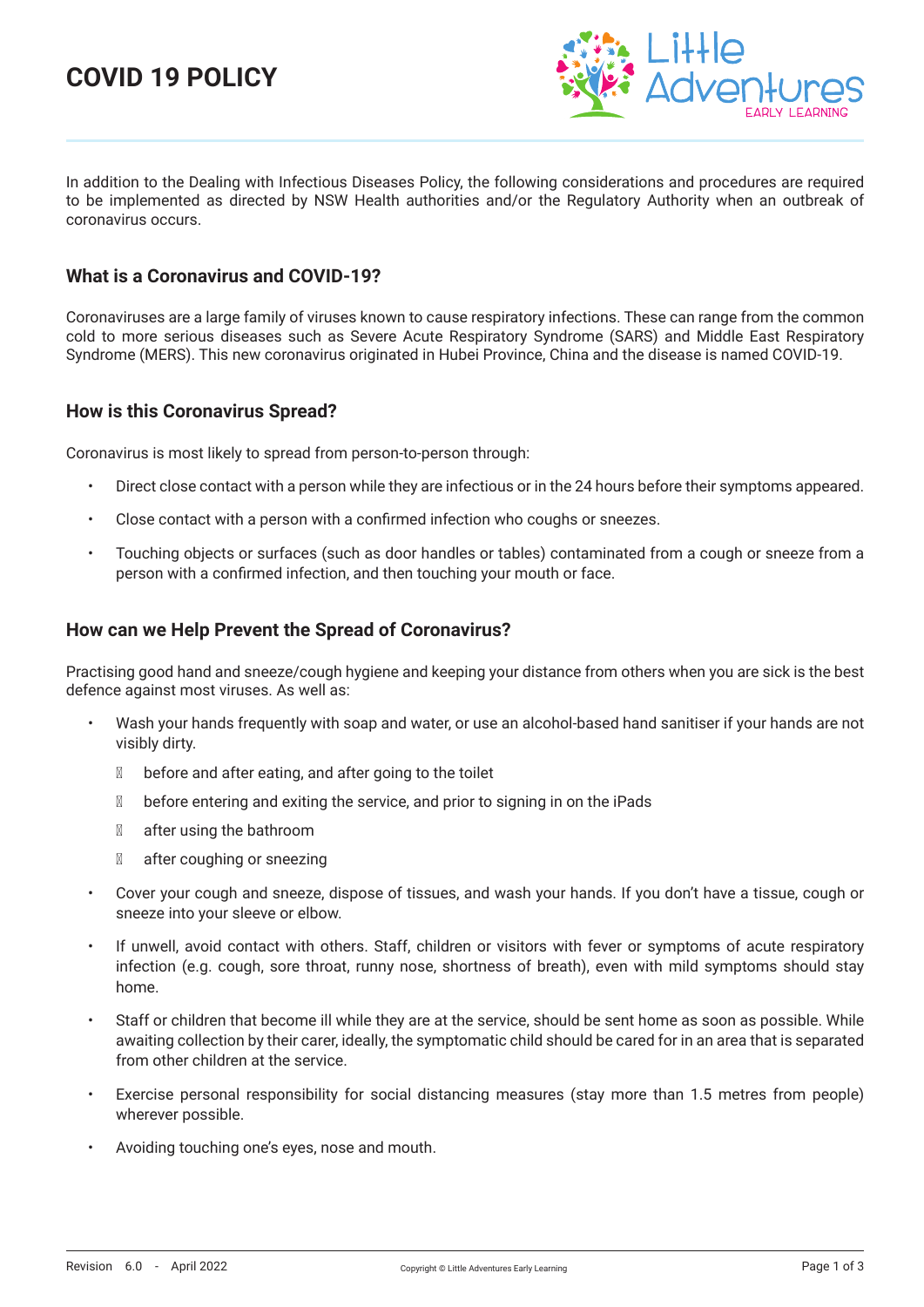# **COVID 19 POLICY**



#### **Service Management and Operations**

- Risk assess non-essential activities (such as excursions) that involve close personal contact.
- Modify shifts and rosters, or pick up and drop off process if required, to reduce risk of peak periods.
- Support remote learning arrangements while maintaining connections with families keeping their children at home for prolonged periods.
- Consider the setup of the room and the placement of the activities and limit the number of whole group activities. Children should be spaced out as much as possible.
- Minimise the use of group sensory experiences such as goop, offering individual quantities instead.
- For younger children particularly, consider the rotation of toys more often and increase the frequency of cleaning toys. As always, sharing of toys that have been placed in mouths should be monitored and avoided.
- Look at the spacing of cots and highchairs, keeping them well apart.
- Where possible, staff should separate themselves within existing office space and staffroom as much as possible.
- Seat less children at each meal table to allow more space between children. Implement progressive morning teas whenever possible.
- Depending on ratio, implement the indoor/outdoor program for the full day/ session. This naturally provides for more space for the children and the setup of more activities for children to engage in. Consider the placement of activities and the amount of activities in the outdoor space to encourage children to spread out more broadly.
- Contact the Regulatory Authority if sourcing hygiene control supplies become difficult locally.
- Any support agency visits such as Speech Therapists or TAFE student advisors shall be guided with Little Adventures infection control measures such as hand washing on arrival to the service.
- Signage advising Little Adventures COVID-19 control measures are displayed at the foyer entrance for reference, along with best practice hand washing posters throughout the service at wash basins.
- A detailed Risk Assessment has been completed and shall be updated as required by the Nominated Supervisor or Responsible Person as advice is received from recognised authorities.

#### **National Coronavirus Helpline**

Call this line if you are seeking information on coronavirus (COVID-19). The line operates 24 hours a day, seven days a week: Telephone 1800 020 080

#### **In the Event of a Confirmed Case of COVID-19 at your Service**

- Family or employee/student/visitor notifies Nominated Supervisor or Responsible Persons immediately.
- Family or employee/student/visitor self isolates as per NSW Health requirements.
- Any full or partial closure of the service (self initiated or directed by NSW Health) will be reported to the Regulatory Authority as soon as possible via NQAITS or by calling the information and enquiries team on 1800 619 113.